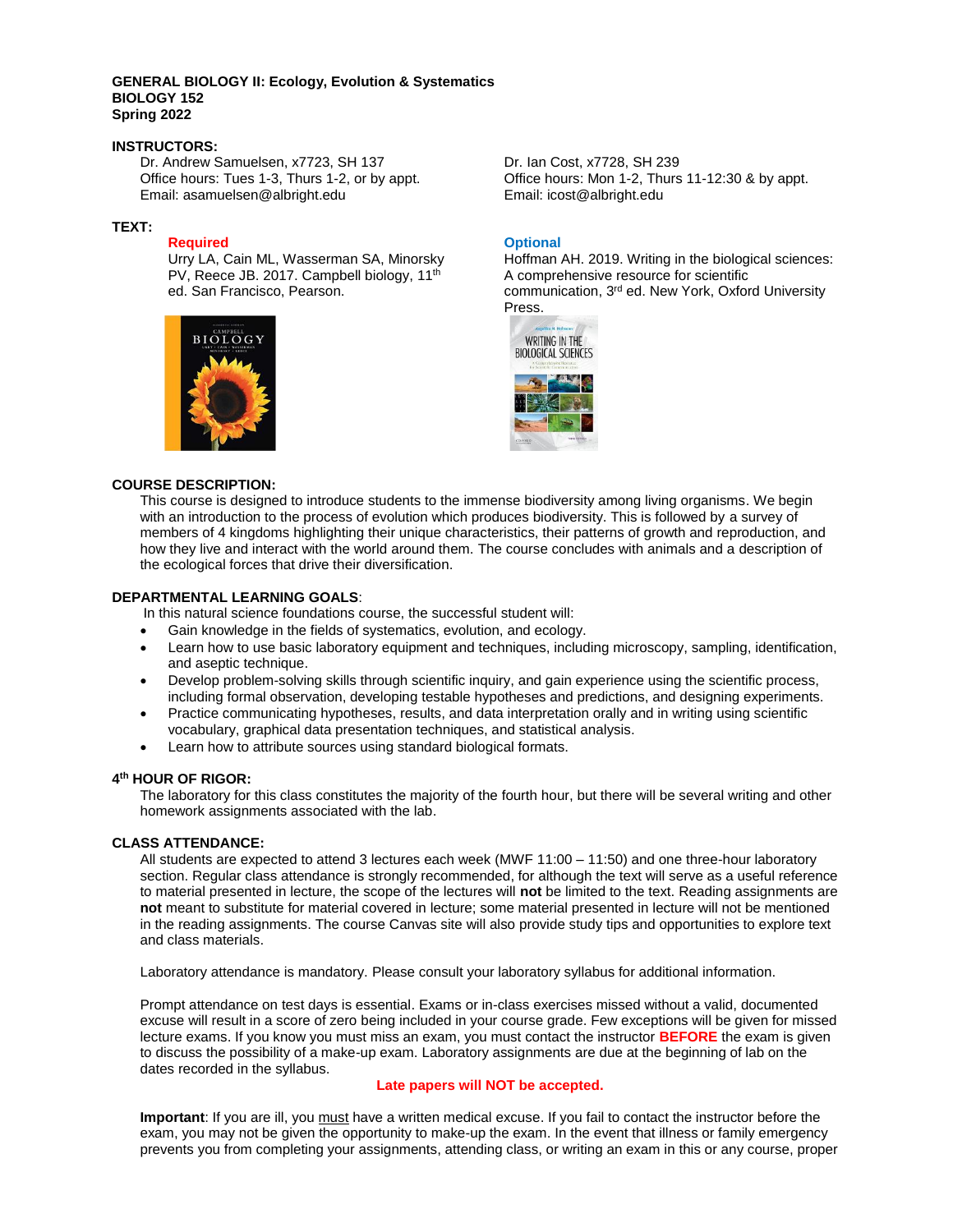procedure requires notification of the **Dean of Students** or the **Registrar**. These offices will formally notify all your professors of your absence, saving you the extra stress of having to find each instructor.

# **GRADING:**

The lecture portion of your grade will be determined from 4 hourly exams worth 100 points each, one comprehensive final worth 100 points, and about five quizzes worth a total of 50 points. For your overall course grade, 60% will be based on points earned in lecture, and the other 40% will be based on points earned in lab. You will receive a lab syllabus explaining the scoring for that portion of the course.

# **ACADEMIC INTEGRITY:**

Scholarly activity rests on the foundations of academic integrity. This means that such activity is conducted in an honest and fair manner and free from deception. Activities such as cheating on an exam, plagiarism, fabrication of information or citations, submitting work by another person as your own, submitting work form a previous course, and/or facilitating another student in any of these endeavors. A student charged with academic dishonesty will be given written or oral notice of the charge, will receive an F on the assignment in question, and the matter will be referred to the Dean of Academic Affairs. At our discretion, the student may receive an F for the course.

If a student wishes to contest the charges, they should seek redress through informal discussions with the instructor, department head, dean, or ombudsman. If the student is to receive an F for the course or the case is referred to the Dean of Academic Affairs, all parties will be afforded formal due process procedures.

Biology majors are required to maintain at least a C average in Bio 151 and 152 to be able to enroll in upper level courses.

### **STUDENTS WITH LEARNING DISABILITIES:**

Students have academic support resources available to them at no charge. The Academic Learning Center offers course-specific tutoring, academic skills workshops, hands on learning strategies instruction, and academic counseling to supplement faculty advisement. The Writing Center offers tutoring to assist with writing and reading support for any class. The Student Accessibility and Advocacy office is the source for impairmentrelated accommodations consistent with the ADA and its amendments. Students who receive accommodations from the SAA office should meet with course instructors privately and in a timely manner to discuss the Academic Accommodation Letter (AAL) provided by that office. *Please note that IEPs and 504 plans do not apply to college level courses* All three offices are in the administration building. For help or further information, contact the ALC at [academiclearningcenter@albright.edu](mailto:academiclearningcenter@albright.edu) or 610-921-7662; the WC at [writingcenter@albright.edu](mailto:writingcenter@albright.edu) or 610-921-7540; and the Student Accessibility and Advocacy office at [SAA@albright.edu](mailto:SAA@albright.edu) or 610-929-6639.

We encourage you to visit the Writing Center early and often throughout the semester to help build a strong foundation for writing in this course and in all of your courses. The center's peer tutors and director will work with you at any stage of the writing process, from developing and organizing ideas to revising and editing drafts. Rather than editing your work for you, writing tutors will actively engage you in meaningful conversations about your writing and help you learn new strategies. Tutors are also available to discuss and practice approaches to managing the college reading workload and reading more effectively. For students unable to visit in person, we now offer an online chat/video tutoring option. The center is located on the ground floor of the Library/Administration Building and can be reached at [writingcenter@albright.edu](mailto:writingcenter@albright.edu) or (610) 921-7540. Appointments are strongly recommended to ensure availability. You can view the current schedule and make an appointment through our online appointment system at [http://alb.mywconline.com](http://alb.mywconline.com/) or visit our center in person for assistance.

### **Diversity, Equality, and Inclusion in this Course:**

Class discussions will be conducted respectfully and professionally. We will use proper scientific terminology to discuss topics. Students and professors are expected to be respectful and to properly address classmates and professors by their chosen names, pronouns, and respective titles. We will be a learning community that appreciates the successes, struggles, and skill sets that we each bring to this class. This course will be a learning environment that is comfortable for students to explore biology. It is within that goal that this course will support and enrich student learning by using diverse learning styles in classroom discussions, honoring each student's perspectives and experience, and by being respectful of all members of our learning community.